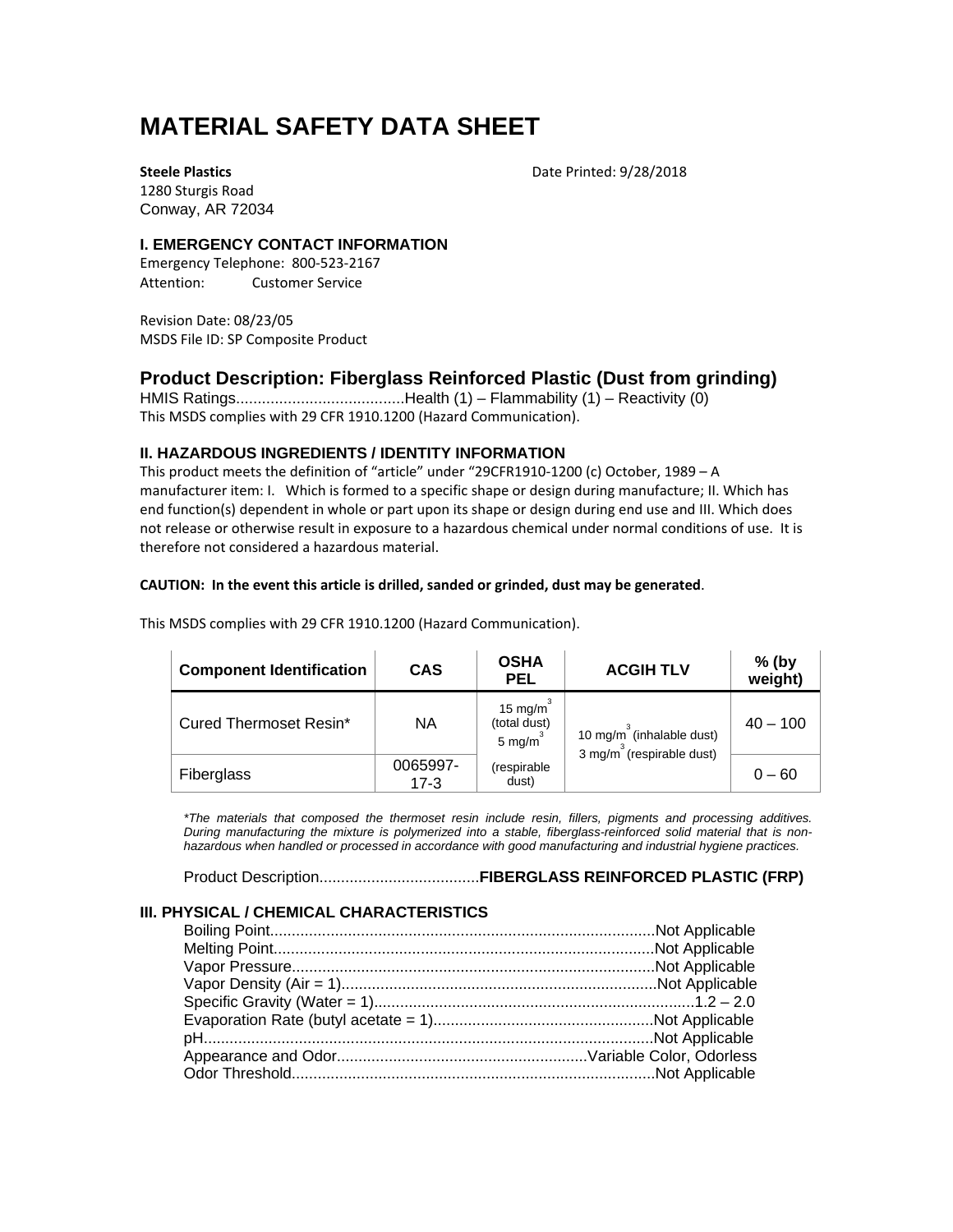## **IV. FIRE and EXPLOSION HAZARDS**

| Extinguishing MediaWater, Foam, or Type A, B, or C Extinguisher |
|-----------------------------------------------------------------|
| NFPA RatingsHealth (1) - Flammability (1) - Reactivity (0)      |

Special Firefighting Procedures: In a sustained fire, a self-contained breathing apparatus should be worn to avoid breathing products of decomposition.

Fire and Explosion Hazards: Product may burn if exposed to flames or sufficient heat.

Composites dust may have the characteristics of a combustible solid/dust, as defined by the applicable building codes and NFPA 654 (standard for combustible particulate solids).

Care should be taken to prevent unsafe accumulation of dust levels in enclosed areas.

#### **V. REACTIVITY DATA**

#### **VI. HEALTH HAZARD DATA**

Route(s) of Entry (for dust): Inhalation, Contact with Skin, Eyes

Emergency and First Aid Procedures: Inhalation: Remove to fresh air. See physician if respiratory irritation persists Contact with Skin: Wash with soap and water Eyes: Flush in approved eye wash, consult a physician

Acute (Short-Term) Health Effects: Dust generated from cutting or sanding may cause moderate irritation to the eyes, skin, and upper respiratory tract.

Chronic (Long-Term) Health Effects: Repeated or prolonged contact with the skin may cause dermatitis and skin sensitization. Repeated or prolonged exposure to excessive dust levels may result in respiratory system effects.

Carcinogenicity: None of the chemicals in this product are classified as known or potential human carcinogens by the National Toxicology Program (NTP), the International Agency for Research on Cancer (IARC), or OSHA.

Signs and Symptoms of Exposure: Signs and symptoms following exposure to this product will generally be related to the dusts generated when cutting or sanding and may include irritation (itching) of the skin, irritation to the eyes, and irritation to the respiratory tract.

#### **VII. PRECAUTIONS FOR SAFE HANDLING and USE**

Steps to be Taken in Case Material is Released or Spill: Not applicable. Waste Disposal Method: Disposal must be in accordance with applicable laws. Precautions to be Taken in Handling and Storage: No specific precautions.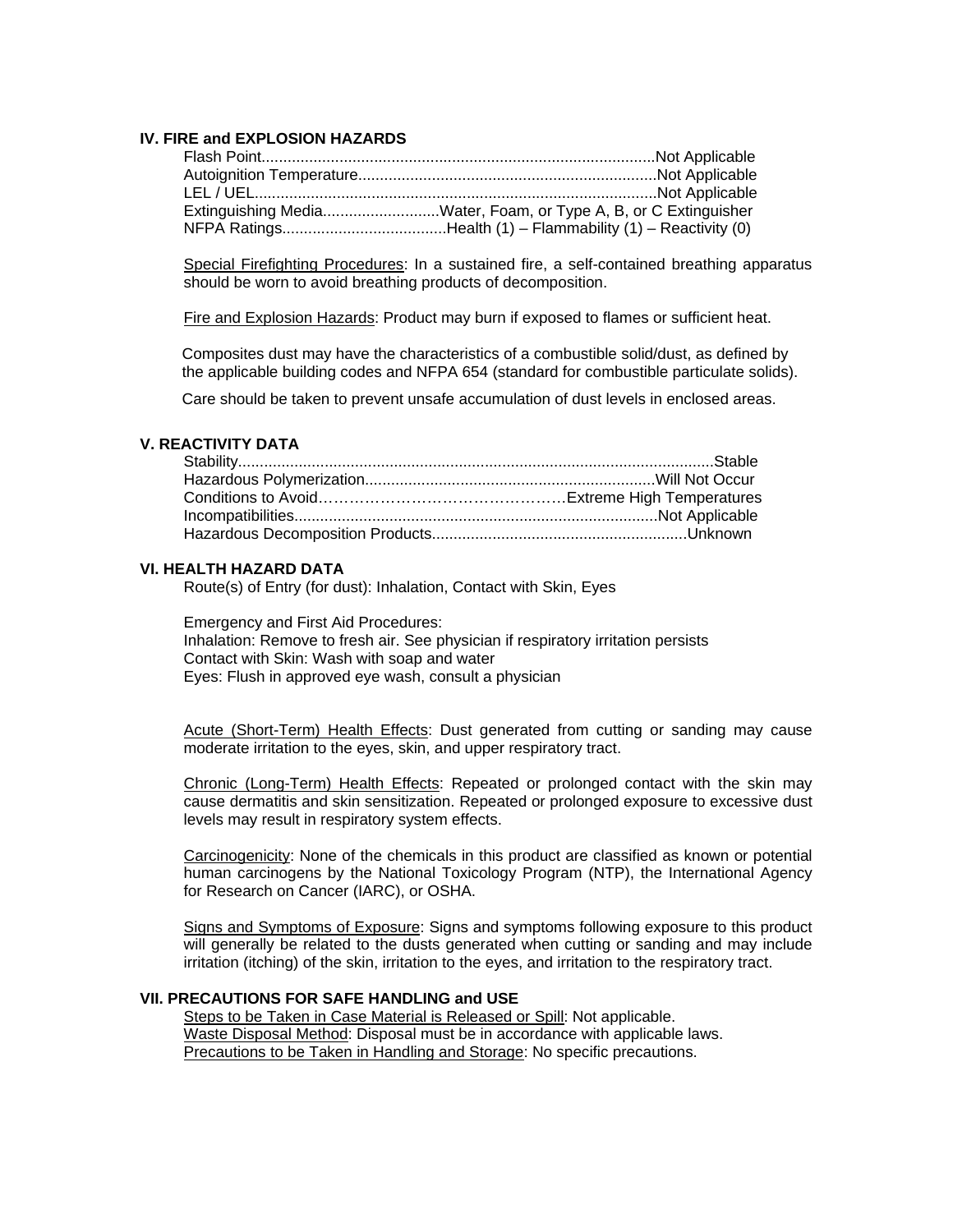#### **VIII. CONTROL MEASURES**

Respiratory Protection: Dust mask or dust collection system such as to maintain employee exposures below prescribed limits.

Ventilation: A system of local and/or general exhaust is recommended when cutting or sanding.

Hand Protection: appropriate gloves.

Eye Protection: ANSI-approved safety glasses with side shields when cutting or sanding. Other: None specifically recommended.

# **IX. REGULATORY INFORMATION (Not meant to be all-inclusive)**

Hazardous Materials Transportation Act (HMTA)

| This material should be classified as follows: |
|------------------------------------------------|
|------------------------------------------------|

| Revision Date: 08-2005 Page 3 of 3 MSDS Finished Products |  |
|-----------------------------------------------------------|--|

Comprehensive Environmental Response, Compensation, and Liability Act (CERCLA) This produce contains the following CERCLA Section 102(a) hazardous substance(s) as listed in 40 CFR 302.4:

| <b>Identity</b> | CAS<br>% (by weight) |  | <b>Reportable Quantity (RQ)</b> |
|-----------------|----------------------|--|---------------------------------|
| <b>None</b>     |                      |  |                                 |

#### Superfund Amendment and Reauthorization Act (SARA)

This product contains the following SARA Title III Section 302 extremely hazardous substance(s) as listed in 40 CFR Part 355:

| <b>Identify</b> | r n c<br>5AJ | % (by weight) |
|-----------------|--------------|---------------|
| None            |              |               |

SARA Title III Section 311/312 hazardous categorization:

This product has been reviewed according to the EPA hazard categories promulgated under SARA Tile III Section 311 and 312 and is considered to meet the following hazard categories:

• An immediate (acute) health hazard (*when exposed to dusts*)

This product contains the following SARA Title III Section 313 toxic substance(s) as listed in 40 CFR Part 372:

| Identify | CAS | % (by weight) |  |
|----------|-----|---------------|--|
|          |     | <b>None</b>   |  |

# Toxic Substances Control Act (TSCA)

All ingredients are on the TSCA inventory or are not required to be on the inventory.

*The information contained herein is believed to be accurate. However, we cannot assume any liability whatsoever for the accuracy or completeness of the information provided. Final determination of the suitability of any material is the sole*  responsibility of the user. All materials may present unknown hazards and should be used with caution. Although certain *hazards are described herein, we cannot guarantee that these are the only hazards which exist.*